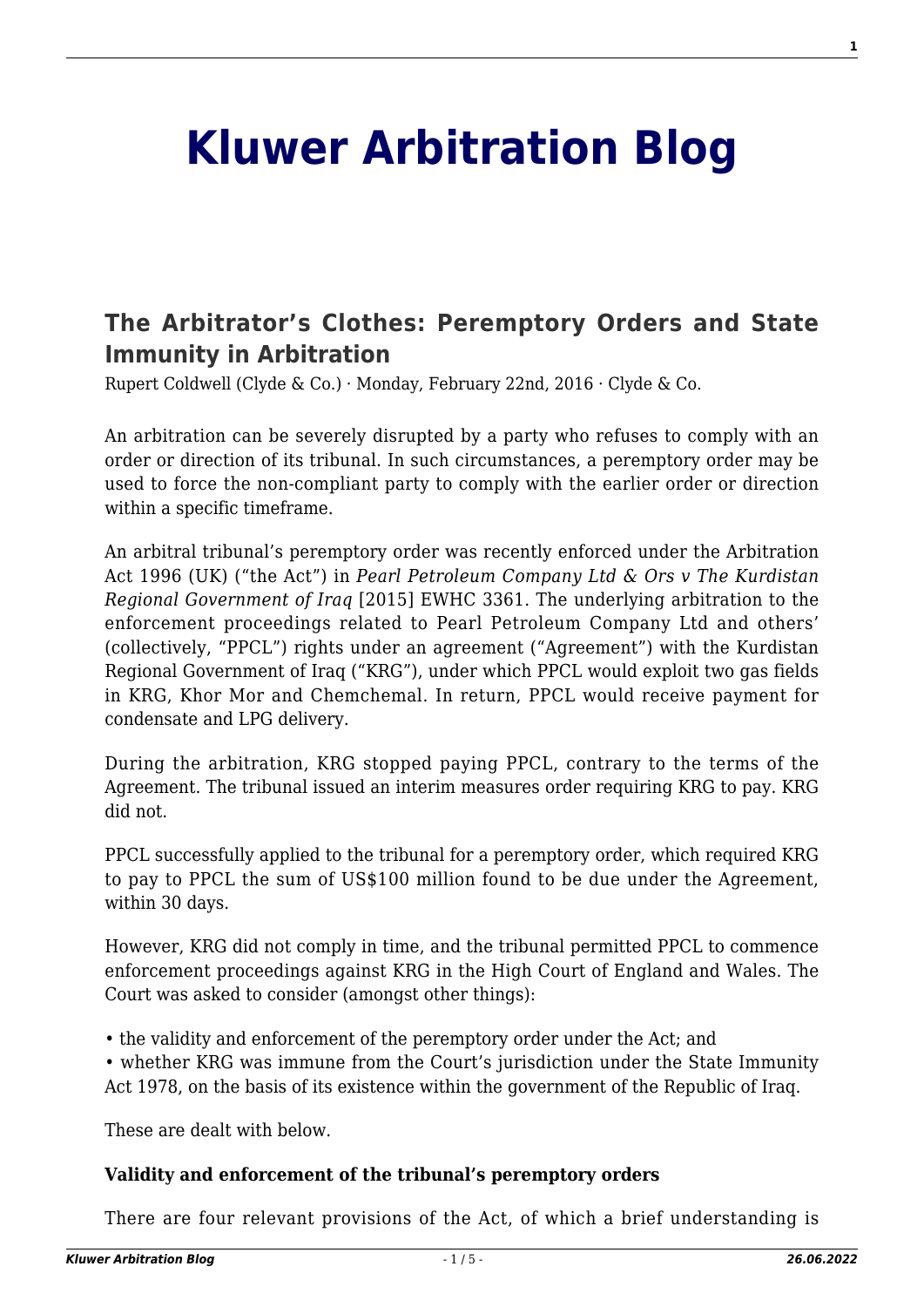necessary to understand KRG's argument. *First*, section 39 provides that "*parties are free to agree on the powers exercisable by the arbitral tribunal for the purposes of and in relation to the proceedings*", including orders for provisional relief. In the present case, the parties had chosen the LCIA Rules as *lex arbitri*, Article 25 of which permitted the arbitral tribunal to order on a provisional basis the payment of money.

*Secondly*, section 41(1) allows parties to agree on the powers of the tribunal to act, where one of those parties failed "*to do something necessary for the proper and expeditious conduct of the arbitration*".

*Thirdly*, where a party does not comply with an order made in the context of section 41(1), the Act permits a tribunal to issue a peremptory order. Section 41(5) says:

"If without showing sufficient cause a party fails to comply with any order or directions of the tribunal, the tribunal may make a peremptory order to the same effect, prescribing such time for compliance with it as the tribunal considers appropriate".

*Lastly*, if a party still refuses to comply, section 42 permits the affected party to apply to the supervising court to enforce the peremptory order.

KRG argued that the enforcement of a peremptory order was only appropriate where the order of an arbitrator sought to be enforced (i.e. the tribunal's interim measures order requiring KRG to make payment under the Agreement) "*was one which was made for the proper and expeditious conduct of the arbitral proceedings*". His Honour understood KRG's argument to mean that a peremptory order should only be enforced where a "*party fails to comply with any [such] order or directions of the tribunal*", i.e. an order to do something "*necessary for the proper and expeditious conduct of the arbitration*".

Essentially, KRG's position was that an order requiring it to pay sums under the Agreement was not one made for the proper and expeditious conduct of arbitral proceedings. Accordingly, a peremptory order, and the ability to enforce it, was not available to PPCL under the Act.

Mr Justice Burton felt this interpretation went too far. His Honour pointed to section 41(5), which clearly permitted peremptory orders where a party fails to comply with "*any order or directions of the tribunal*", and to the general duty of parties under the Act, which required parties to do "*all things necessary for the proper and expeditious conduct of the arbitral proceedings…this includes complying with…any order…of the tribunal*". Further, his Honour found that KRG was not able to explain sufficiently how the provisions of the Act permitting the tribunal to issue an order expressly for the payment of money did not apply in this case.

His Honour, therefore, concluded that the parties had "*clothed the Arbitrators with a power to enforce their orders, if necessary by a peremptory order, and including an order for the payment of money*".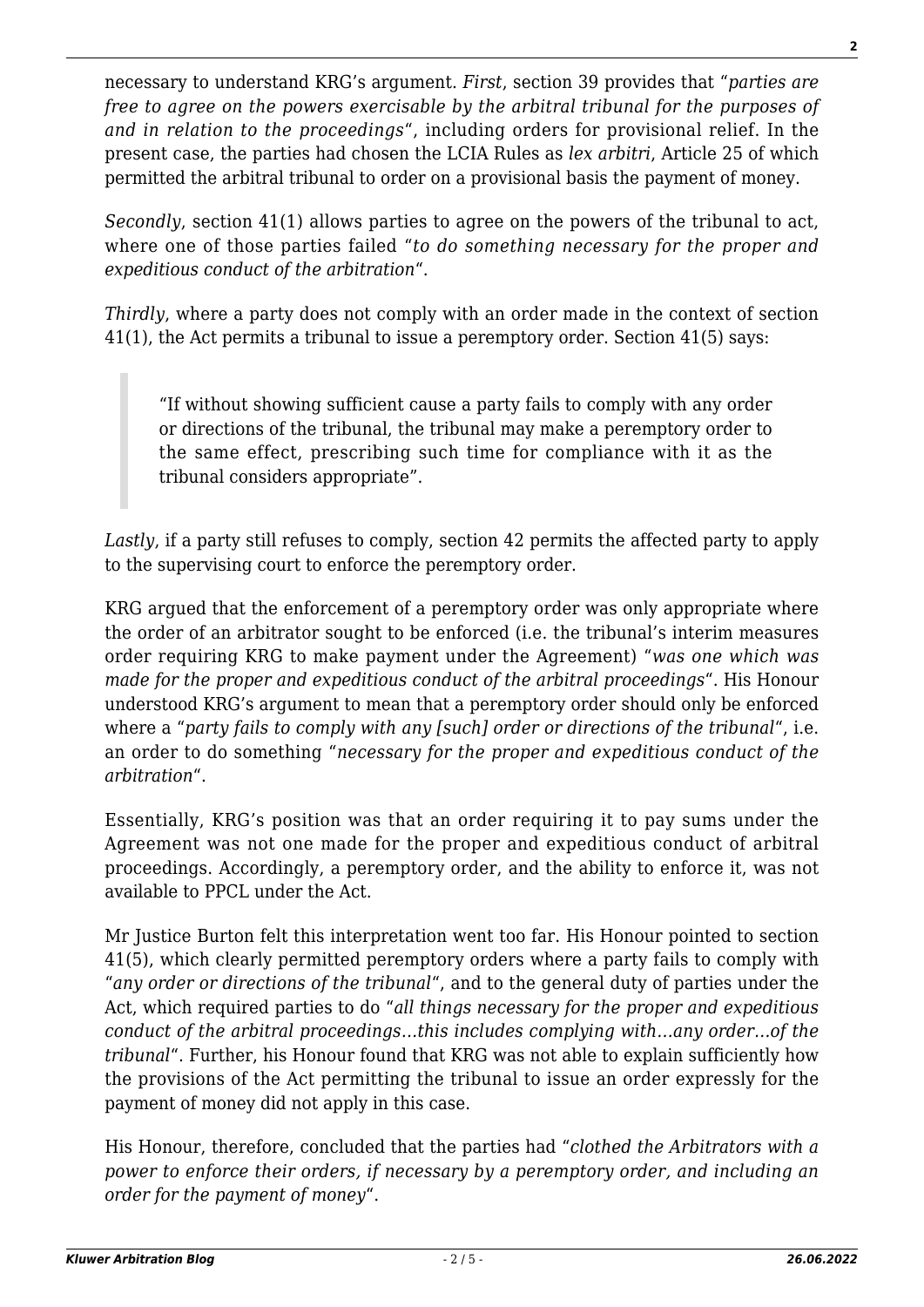As to the validity of the tribunal's orders, his Honour provided some guidance for future applicants. Not every breach of every order will lead to a peremptory order, such as *de minimus* non-compliance, and there is no requirement for arbitrators to expressly refer to the words "*proper and expeditious conduct*" in its orders. Further, the courts are not obliged to necessarily construe the wording of such orders in detail to ensure that arbitrators are complying with the duties given to them.

In the present case, the tribunal had not so spelt out a reference to "*proper and expeditious conduct*" in its order, but it did clearly set out the importance of restoring the status quo between the parties, i.e. that PPCL was duly paid under the Agreement for what was lifted, and to permit one of the co-claimants within PPCL to continue with the arbitration and obtain relief.

Mr Justice Burton held that both the interim measure and peremptory orders were required to preserve the subject matter of the arbitration, namely the rights under the 25 year contract between the parties, and were therefore valid. Accordingly, his Honour held that the Court had jurisdiction under section 42 to enforce the peremptory order against KRG.

# **KRG sought protection under the** *State Immunity Act 1978 (UK)*

Mr Justice Burton considered some complex questions relating to the application of the *State Immunity Act 1978* ("the SIA"), including whether KRG was immune to the peremptory order enforcement proceedings before the Court because of its existence within the structure of the Government of the Republic of Iraq.

The SIA applies to any foreign or Commonwealth State other than the United Kingdom, which includes the sovereign or other head of State in his public capacity, the government of that State, and any department of that government. The SIA does not apply to any other "separate entity" which "*is distinct from the executive organs of the government of the State and capable of suing or being sued*".

Mr Justice Burton considered the meaning of "sovereign authority", particularly the distinction between acts *jure gestionis* and *jure imperii*, the former being a sovereign or public act; the latter, a private act such as a private citizen might have entered into.

In coming to his conclusion, his Honour referred to the fact that the Agreement related to the grant for not less than 25 years of the right to operate gas fields in KRG. It was not merely a contract for the sale of gas by a government to a commercial party, but rather, KRG assigned rights to a third party which were granted to it under the Constitution of the Republic of Iraq.

His Honour also concluded that it was only the gas fields which were already producing at the date of the entry into force of the Constitution in 2006 which were vested with the Republic of Iraq, but not the two fields which were the focus of the Agreement. As such, KRG was found to be acting in its own right in respect of Khor Mor and Chemchemal.

Following analysis of the Agreement, the Constitution of the Republic of Iraq, and the expert opinion of Professor James Crawford, Mr Justice Burton concluded that KRG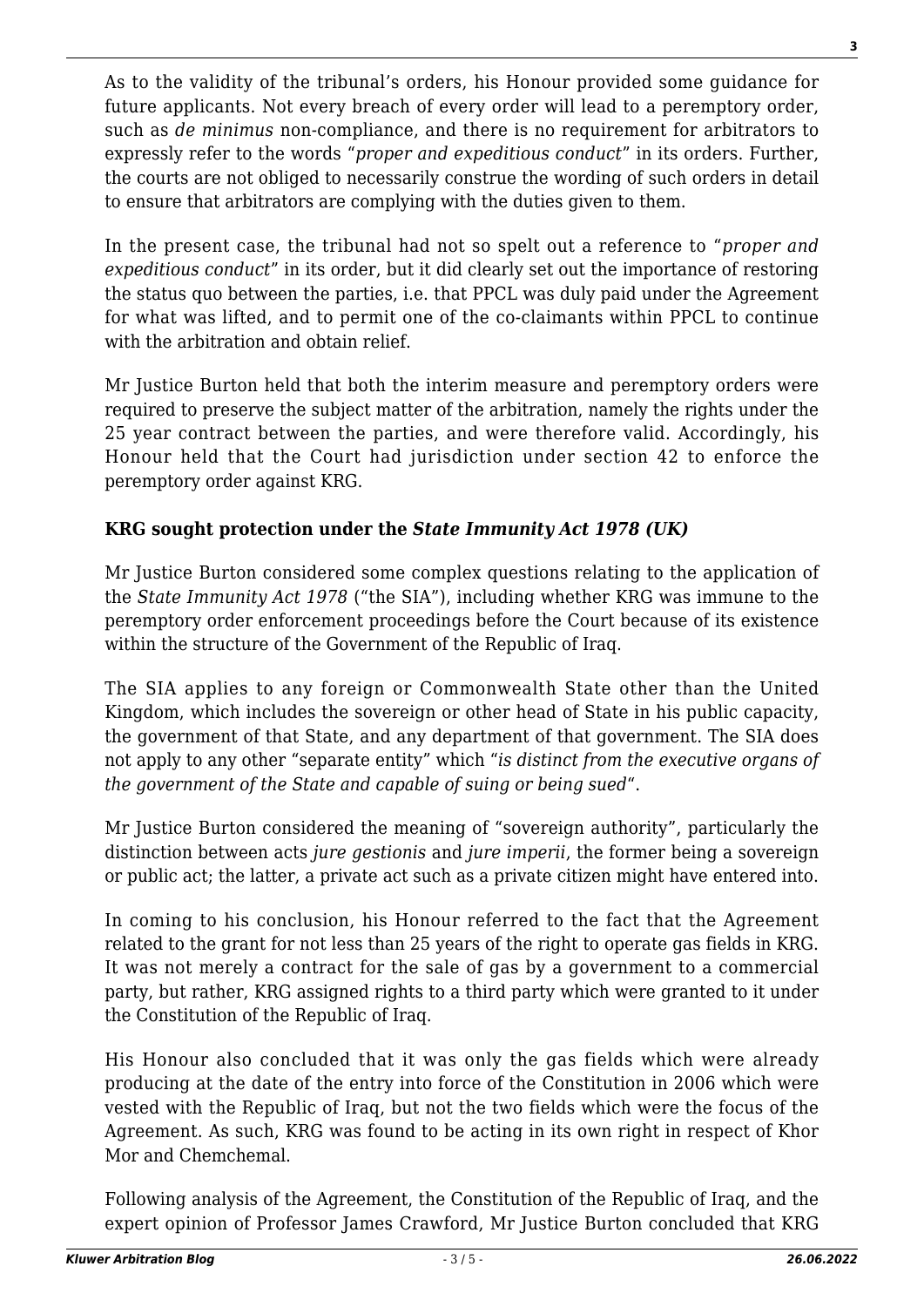was a "*separate entity*", in that it was found to be "*distinct from the executive organs of the government of the State and capable of suing or being sued*" and, therefore, it did not have the protection under the SIA.

# **Comment**

Some interesting questions were put before the Court in this decision. *Firstly*, the case shows that, for arbitrations seated in England and Wales (and Northern Ireland), the supervising court was not willing to limit its enforcement powers in respect of peremptory orders, or the circumstances under which a tribunal may issue interim measure or peremptory orders. The Court also clarified the practical requirements for a tribunal to meet when issuing such orders.

*Secondly*, the case shows the risks facing a private commercial entity entering into an arbitration agreement with a state actor. Of course, the SIA provides solace for arbitration, in that "*a State is not immune as respects proceedings in the courts of the United Kingdom which relate to the arbitration*". However, much like KRG's argument, a state actor may argue that enforcement proceedings do not relate to the underlying arbitration, and that it is therefore immune to such proceedings. Accordingly, *Pearl Petroleum* could be authority to protect claimants against state actor respondents attempting to argue such a point and causing subsequent disruption to an underlying and ongoing arbitration.

*Lastly*, a private entity may very well find itself involved in a private arbitration against a state actor, as well as in an investment arbitration, as a foreign investor, against the same state actor (or Host State) under an investment treaty. In the former, a private entity enforcing an arbitral order or direction against a state actor respondent may need to argue that the state actor is *not* exercising sovereign authority and so it is not immune from the enforcement proceedings under the SIA. Whereas, in the context of any investment arbitration between the same parties, the private entity may be required to argue that the state actor is exercising sovereign authority, in order to establish the tribunal's *ratione personae* jurisdiction to hear the investment dispute (as required, for example, under Article 25 of the ICSID Convention). A complicated inconsistency might arise which may be used against the private entity – foreign investor in such circumstances.

## **Profile Navigator and Relationship Indicator**

Offers 6,200+ data-driven arbitrator, expert witness and counsel profiles and the ability to explore relationships of 13,500+ arbitration practitioners and experts for

*To make sure you do not miss out on regular updates from the Kluwer Arbitration Blog, please subscribe [here](http://arbitrationblog.kluwerarbitration.com/newsletter/). To submit a proposal for a blog post, please consult our [Editorial Guidelines.](http://arbitrationblog.kluwerarbitration.com/editorial-guidelines/)*